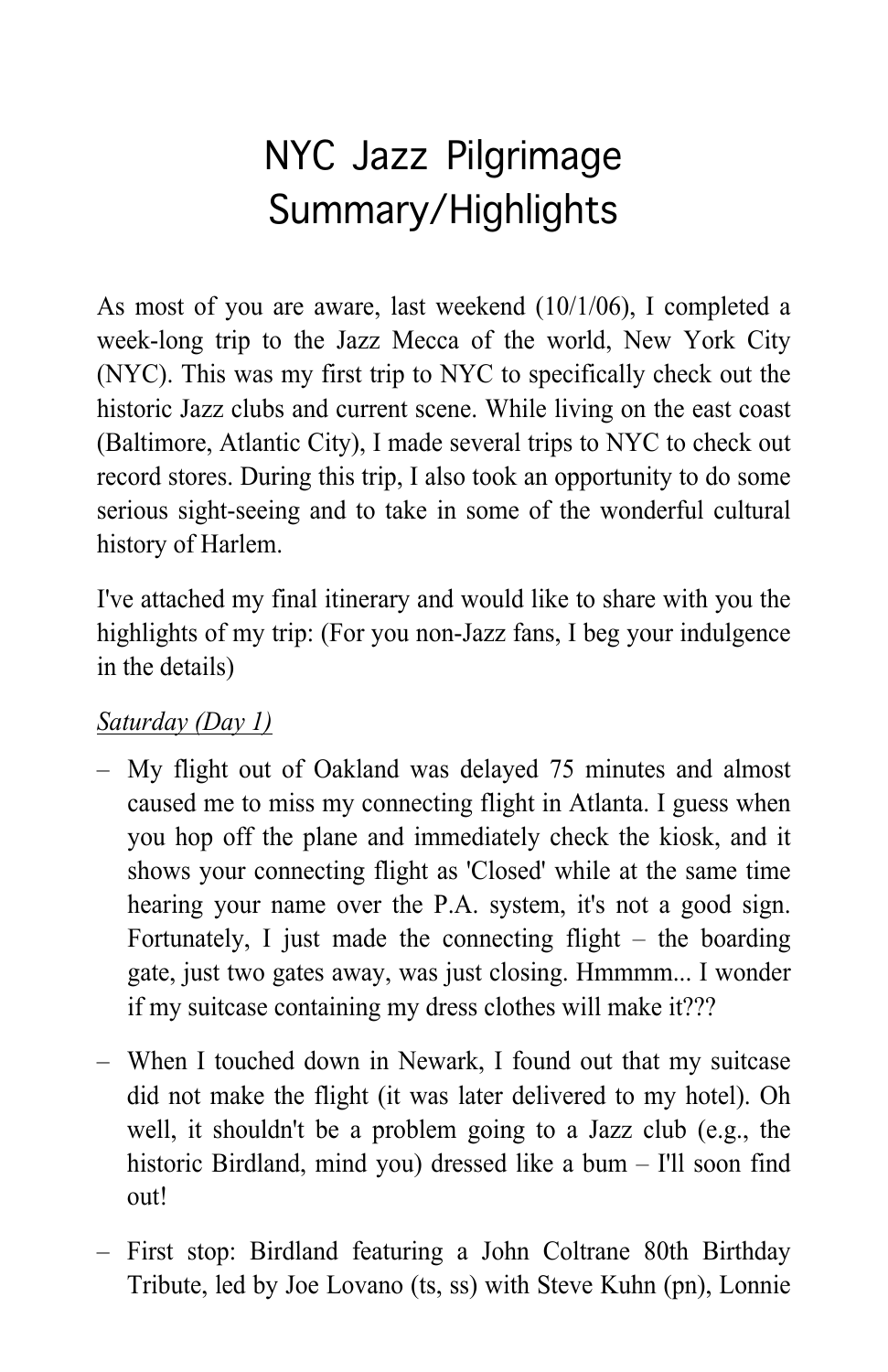## 126 Hey, I've Got News For You!

Plaxico (bs), and Andrew Cyrille (dr). Special guest Henry Grimes (bs) joined the group midway during the set. Overall, nice set. Kuhn, Cyrille, and Grimes all played with Coltrane at one time. Although, you have to wonder with all of the great tenor saxophonists (over the age of 50), as well as Coltrane clones living in NYC, why Joe Lovano??? Had dinner there, food was very good!

– Second stop: Smoke featuring the Eric Reed (pn) Quartet with Gerald Cannon (bs), Willie Jones III (dr), and Stacy Dillard (young lion) (ts, ss). Great set – they really swung hard! During the set, Eric acknowledged the great drummer, Leroy Williams, and young lion, Jason Marsalis, as well as the daughter of famous Jazz singer Johnny Hartman in the house. Jason sat in on the final number. Eric, who followed Marcus Roberts in Wynton Marsalis' septet years ago, is an outstanding pianist!!! Before the set, I spoke briefly to Gerald Cannon and Jason Marsalis (youngest of Marsalis clan) outside. I last spoke to Gerald when he appeared at Yoshi's with Elvin Jones' Jazz Machine in May 2004, just days before Elvin passed away.

Jason told me that he had just moved to Brooklyn from New Orleans. I last saw him with his father, patriarch Ellis, at S.F. Jazz in March 2006 and with his brother Delfeayo (tb) at Yoshi's in August 2006 as part of an Elvin Jones Tribute performance.

#### *Sunday (Day 2)*

- Checked out two matinee plays in Greenwich Village before I hit the Jazz clubs. The first play, "Nixon's Nixon", was a fictional version of the secret meeting known to have taken place between President Nixon and Secretary of State Henry Kissinger in the White House on the eve of Nixon's resignation in August 1974. Very interesting play and well acted!
- The second play, "No Child...", performed by Nilaja Sun, was a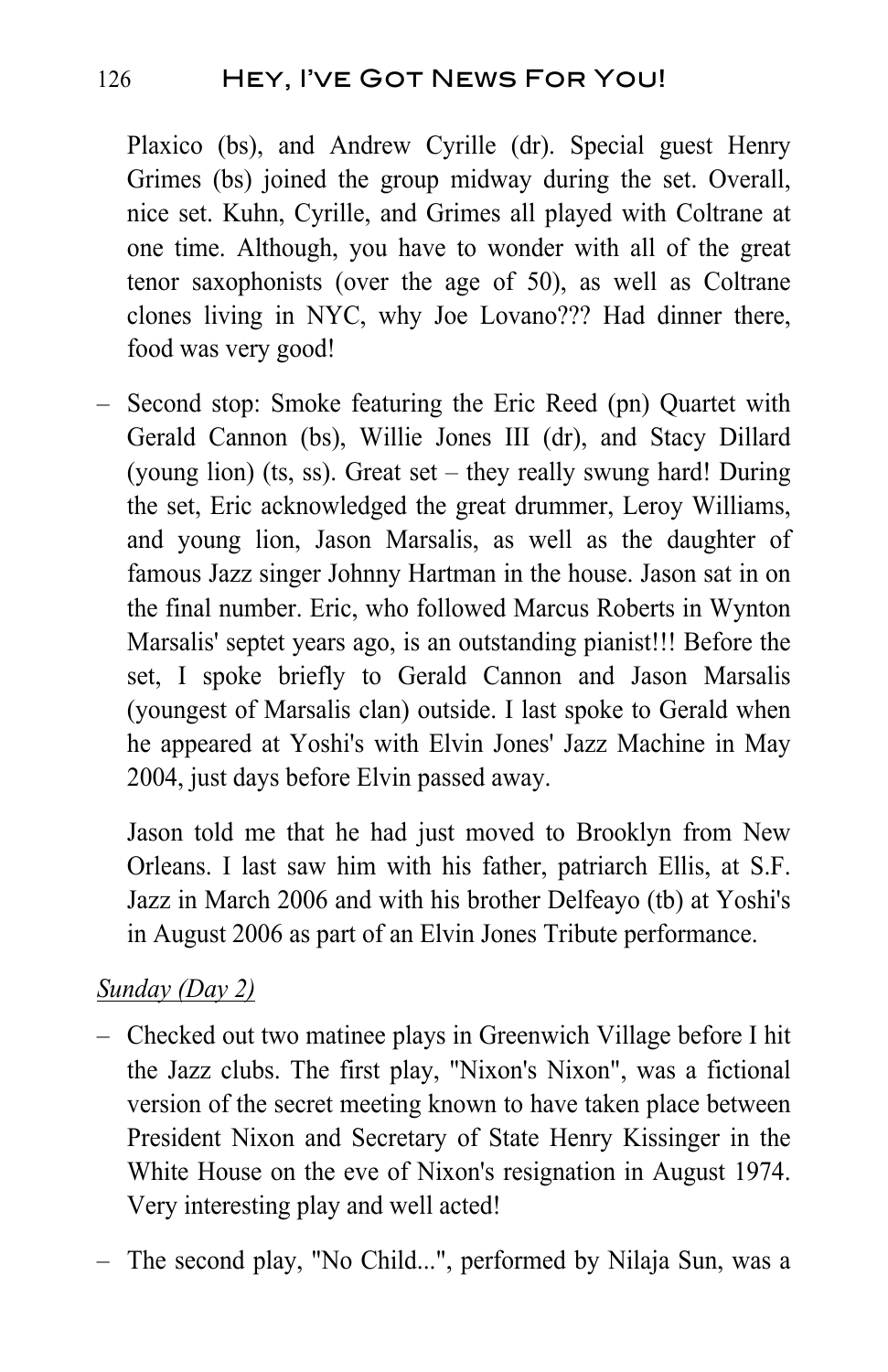close look into modern-day New York City public education. During the play, Ms. Sun, a former teacher, instantly transformed herself into teachers, students, parents, administrators, janitors, and security guards who inhabit our public schools and are shaping the future of America. Outstanding performance!

- First stop: Blue Note featuring another John Coltrane 80th Birthday Tribute, led by McCoy Tyner (pn) with Pharoah Sanders (ts), Charnett Moffett (s), and Eric Gravatt. The group played tunes associated with the famous Coltrane Quartet (which featured Tyner) and the expanded group in later years, which also featured Sanders. Great set, however, only lasted  $~53$ minutes! Had dinner there, food was very good!
- Second stop: Smalls featuring Planet Jazz, a sextet including leader Spike Wilner (pn), Joe Magnarelli (tr), and Peter Bernstein (gt). Great set - they also really swung! Had a chance to chat with Joe and Peter outside in between sets. I had previously been communicating with Joe via e-mail regarding his outstanding coop group, N.Y Hardbop Quintet (w/Jerry Weldon (ts)), and any new group recordings. There are no plans for a new recording. I last saw Peter with Dr. Lonnie Smith at S.J. Jazz Festival and with Anton Schwartz at Yoshi's both in August 2006. I missed seeing him at Stanford Jazz (same night as Kenny Burrell w/Gerald Wilson Big Band at Yoshi's).

#### *Monday (Day 3)*

– Took a walking tour of historic Harlem with Harlem Heritage Tours owner and home-grown product Neil Shoemaker. Past residents of Harlem, once called the 'Black Capitol of America', have included: W.E.B DuBois, Walter White (NAACP), Paul Robeson, Count Basie, Malcolm X, Ralph Ellison, Langston Hughes, and Adam Clayton Powell. Before Neil arrived, I had a chance to meet Neil's assistant (and historian), Mr. Bill Miles, a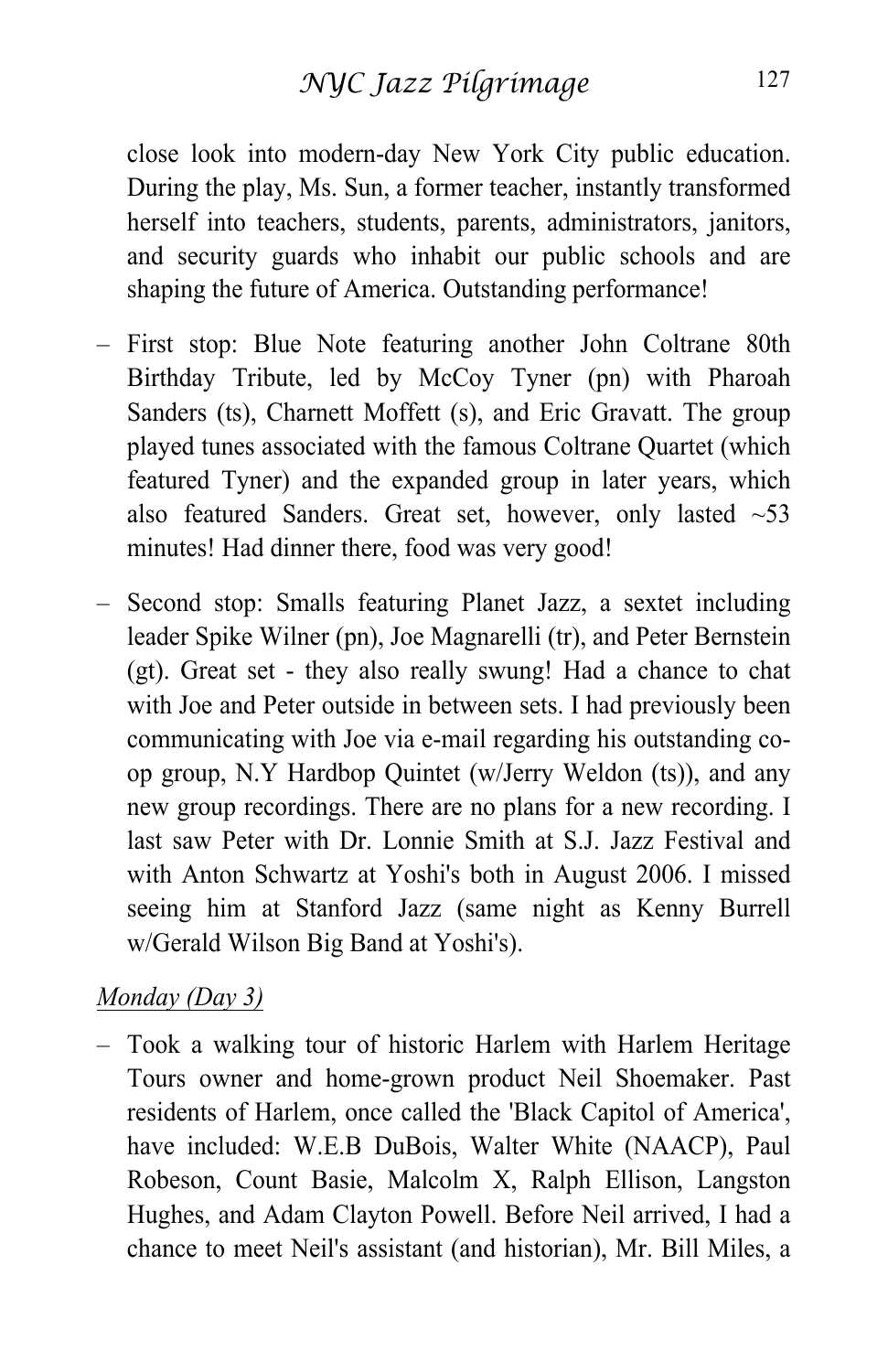much older gentleman. It turns out that he's a long-time Harlem resident and an independent filmmaker, having produced 12 films over the years for PBS, has worked with media mogul Ted Turner, and is Spike Lee's mentor. He's also co-written two books about Black World War I Army veterans and NASA's Black astronauts, respectively. I mentioned to him my uncle's recent book, a Tuskegee Airman. Once Neil arrived, we began the tour. As I was walking the streets of Harlem and taking in the sights and sounds, I could clearly see that Harlem is a hustling and bustling community. Interestingly enough, as we were exiting the gates of a high-class, high-rise apartment called Sugar Hill, we ran into actor Danny Glover ('Color Purple', 'Lethal Weapon') as he was entering. Neil, a very fast talker, was quickly able to get Danny's office number for potential new business opportunities. Talk about being at the right place at the right time! Neil was on cloud nine for the rest of the afternoon. Also, while walking, I recognized Jazz organist Dr. Lonnie Smith just strolling along at 125th Ave. and Adam Clayton Powell Blvd. I introduced myself, told him that I had last seen him at Jazz at Pearl's in April 2006 and at the S.J. Jazz Festival in August 2006, and mentioned that I had planned to see him at Smoke on Tuesday. The walking tour was truly memorable, insightful, and educational!! I hadn't yet seen the last of Harlem!

– First stop: Dizzy's Coca Cola Club at JALC featuring Patrice Rushen (pn) with James Genus (bs) and Terri Lynne Carrington (ds). Dizzy's Club, located on the 5th floor of one of the Time Warner Center buildings, overlooks mid-town Manhattan facing southward - what a great view! By pure coincidence, I had the opportunity to share a table with NYC-based actress/singer/ educator/journalist Mercy Monet. We had a very interesting conversation on the current Jazz scene. During the set, Patrice played a few tunes from her very first Jazz LP titled, 'Prelusions,' released in 1974. Overall, very good set. Willie Jones III also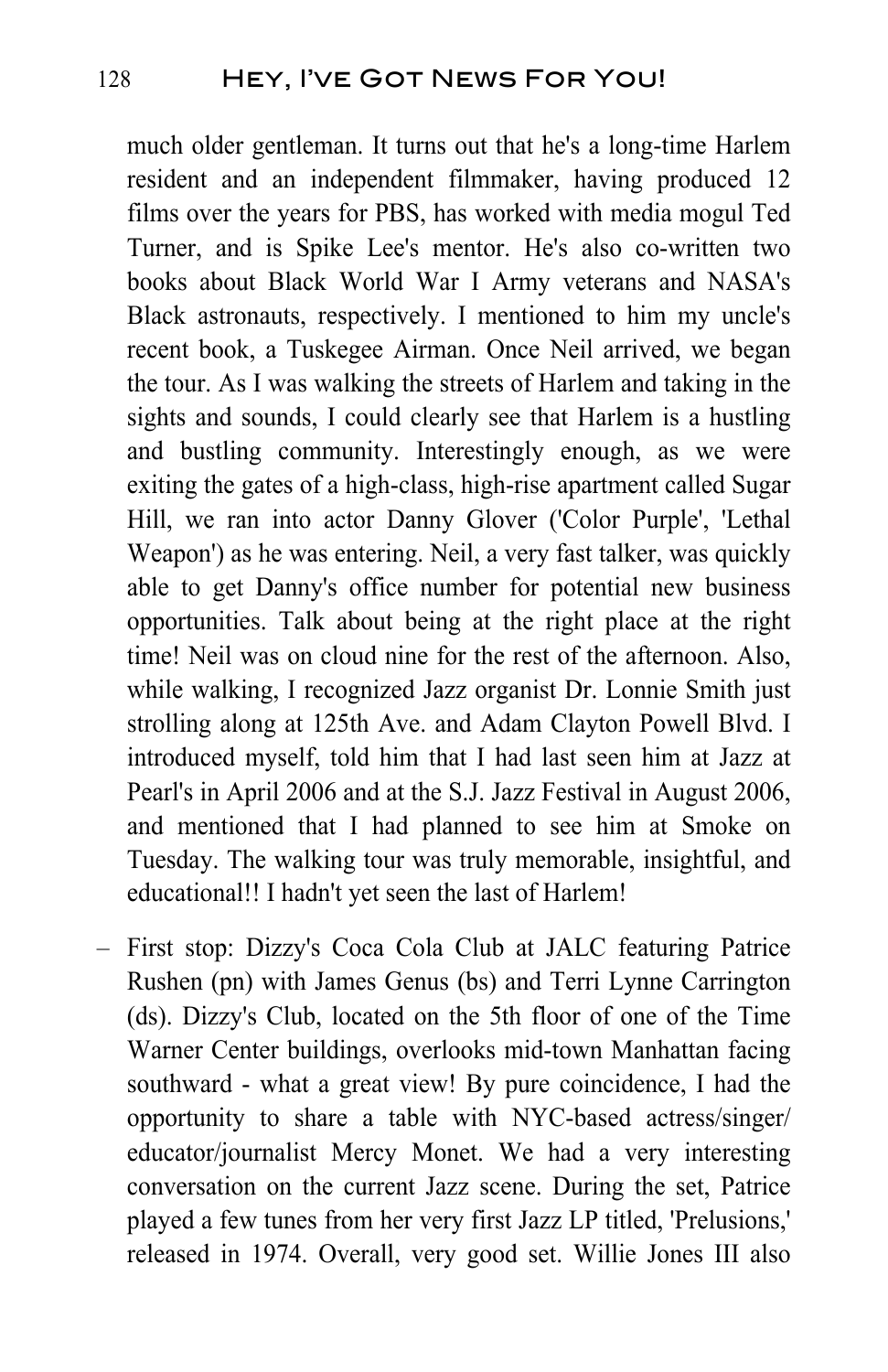showed up to hear the set and Wynton Marsalis made a brief appearance to speak to him. Had dinner there, food was very good!

- Second stop: Sweet Rhythm featuring The New School for Jazz and Contemporary Music jam session on Mondays. The school, begun in 1986, draws its faculty from NYC's renowned Jazz community. This night was the 20th anniversary celebration so many of its alumni and current students showed up to jam. Imagine the interchangeable rhythm section (pn, bs, dr) playing an up tempo Jazz standard ('Confirmation', 'Cherokee', 'Moment's Notice') with 15 folks lined up on the side of the stage with their respective axes, ready to step up, play their best solo over a few choruses, and step off to arousing applause, with each tune lasting 20 minutes. Well, you get the picture! I also had a chance to meet the famous Coltrane bassist Reggie Workman, who is on the faculty.
- Third stop: Zinc Bar featuring the Ron Affif (gt) Trio. Ron is an amazing straight-ahead Jazz guitarist! Following his late set on Mondays, he holds a jam session for all comers. On this night, who shows up (just to name a few): Roy Hargrove (tp), Maurice Brown (tp), Kenyatta Beasley (from New Orleans) (tp), and Teodross Avery (ts). Both sets outstanding, great solos, lots of burning! Had good chat with Teodross after the set.

#### *Tuesday (Day 4)*

- Started the day by taking a nice driving/sightseeing tour of the Bronx. Another hustling and bustling community. Also drove past the famous Yankee Stadium, flashing back to those amazing late-70s Reggie Jackson homerun blasts. Finished the afternoon by driving thru other parts of Harlem. For dinner, had Chinese food at upper-Manhattan carry-out restaurant. Very good food!
- First stop: Smoke featuring Dr. Lonnie Smith Trio with Adam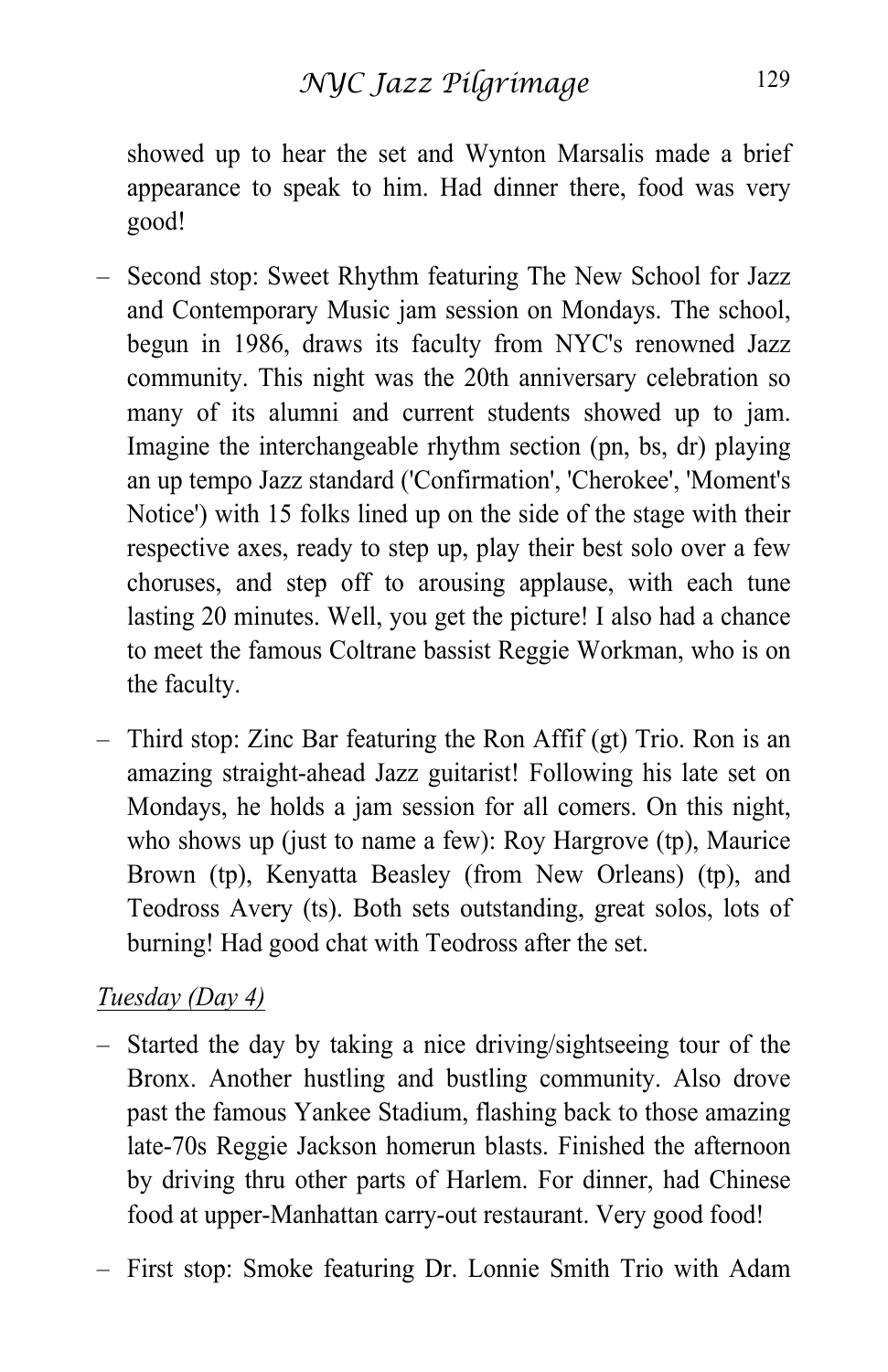## 130 Hey, I've Got News For You!

Rafferty (gt) and Willie Jones, III (dr). Lonnie knows how to burn and how to mellow out. Very nice set!

– Second stop: Village Vanguard featuring Clark Terry (tp, fl) with David Glasser (as), Don Friedman (pn), Marcus McLaurine (bs), and Sylvia Cuenca (from San Jose) (dr), and special guest Clifford Adams (tb). I recognized Clifford's name from some 1970s Charles Earland LPs.

Even though Mr. Terry, now 85 years old, had trouble getting around, he sounded great on flugelhorn (he did not play trumpet during this set nor did he 'mumble') and still displayed his sense of humor. He and his band sounded great on mostly swing tunes. He can still swing!!!

#### *Wednesday (Day 5)*

– Started the day by taking the tour of the historic Apollo Theatre in Harlem. The tour was given by the very dynamic, funny, and personable Billy Mitchell, Group Sales/Tour Manager.

I had communicated with him earlier via e-mail and telephone and he had invited me to join two other large groups for the tour. The tour is actually a walk through the lobby of the theatre and sitting down in the actual theatre, originally built in 1914. After we sat down, he formally recognized the two large groups (both were senior groups (full of energy/life) from nearby areas) and then me (e.g., 'Is a Kenneth Cobb from California here?'). I responded, "I live near Oakland but am originally from Detroit!" I guess I had to represent!!!

During his background/history talk on the Apollo Theatre, which is currently undergoing a \$7.5 billion renovation, he pointed out that there are actually two productions regarding the Apollo: (a) Showtime At The Apollo, and (b) Amateur Night. Amateur Night has occurred (and still does) every Wednesday night since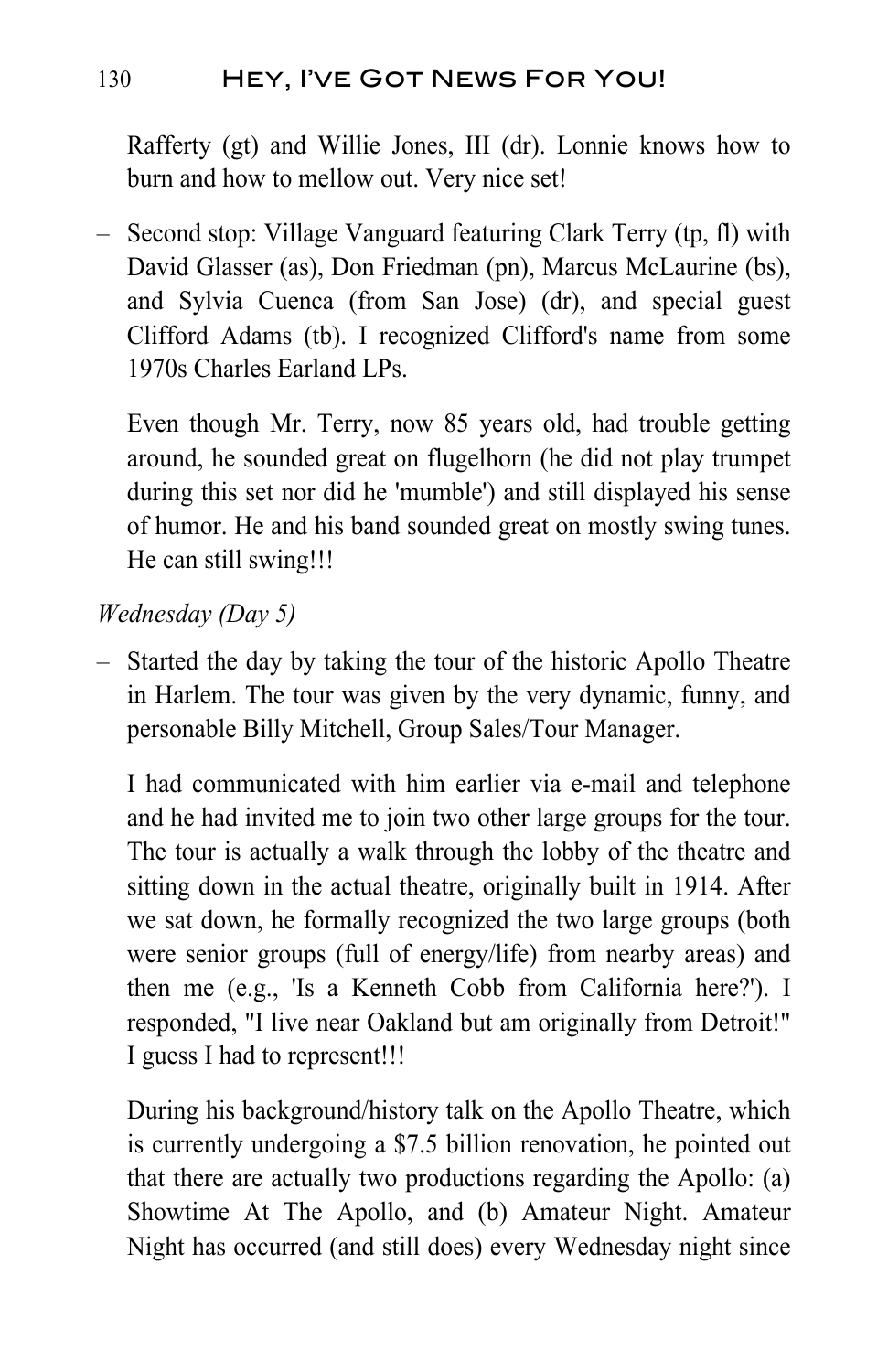1934. Showtime is taped two weekends a year (Sep/Jan) and first appeared on TV in 1987. It turned out that Showtime would be taping this weekend. At the end, Billy asked the audience to put on there own 'Amateur Night' (no booing aloud, of course). So three men and three women volunteers sang, danced, and told (clean) jokes. Indeed, fun was had by all! One could easily observe a 'joie de vivre' among these 'mature' folks. After the show, I asked Billy about Howard 'Sandman' Sims, (fine!) KeKe Shepard, and the older lady who sat in the front row and acted a  $*&0.6$  fool. It turns out that Mr. Sims passed in 2003 at age 86. Ms. Shepard left the show a few years to pursue other opportunities. Billy did not know what happened to the older lady. Billy then invited me to attend the taping of this season's first show on Friday. I said sure! As I left the theatre, Harry Belafonte, actor/social activist, had just arrived in front to film a video. Of course, he was being mobbed by women of all ages.

- I then went to see the highly anticipated play, 'The Color Purple,' that everyone had been mentioned, on Broadway. The play was outstanding!!! If you every get the opportunity to travel to NYC, you gotta see this play.
- I then did some serious walking, from the Broadway Theater, down Broadway, thru Times Square (what a sight!), down 42nd St., down 8th Ave., around Madison Square Garden on 34th St. (home of Ali-Frazier I), over to Park Ave., and up to the Kitano Hotel at 38th St. for a Jazz performance featuring the Orrin Evans Trio (pn). Well it turned out that he had canceled earlier in the week due to last minute travel plans (remember that name!).
- First stop: Iridium featuring Sean Jones (tp) and his group. When the band hits the stage, guess who sits down at the piano, none other than Orrin Evans! The quintet sounded great! Sean, a young lion, is originally from Youngstown, OH. Tia Fuller (as), who appears on all three of his CDs, replaced the alto sax player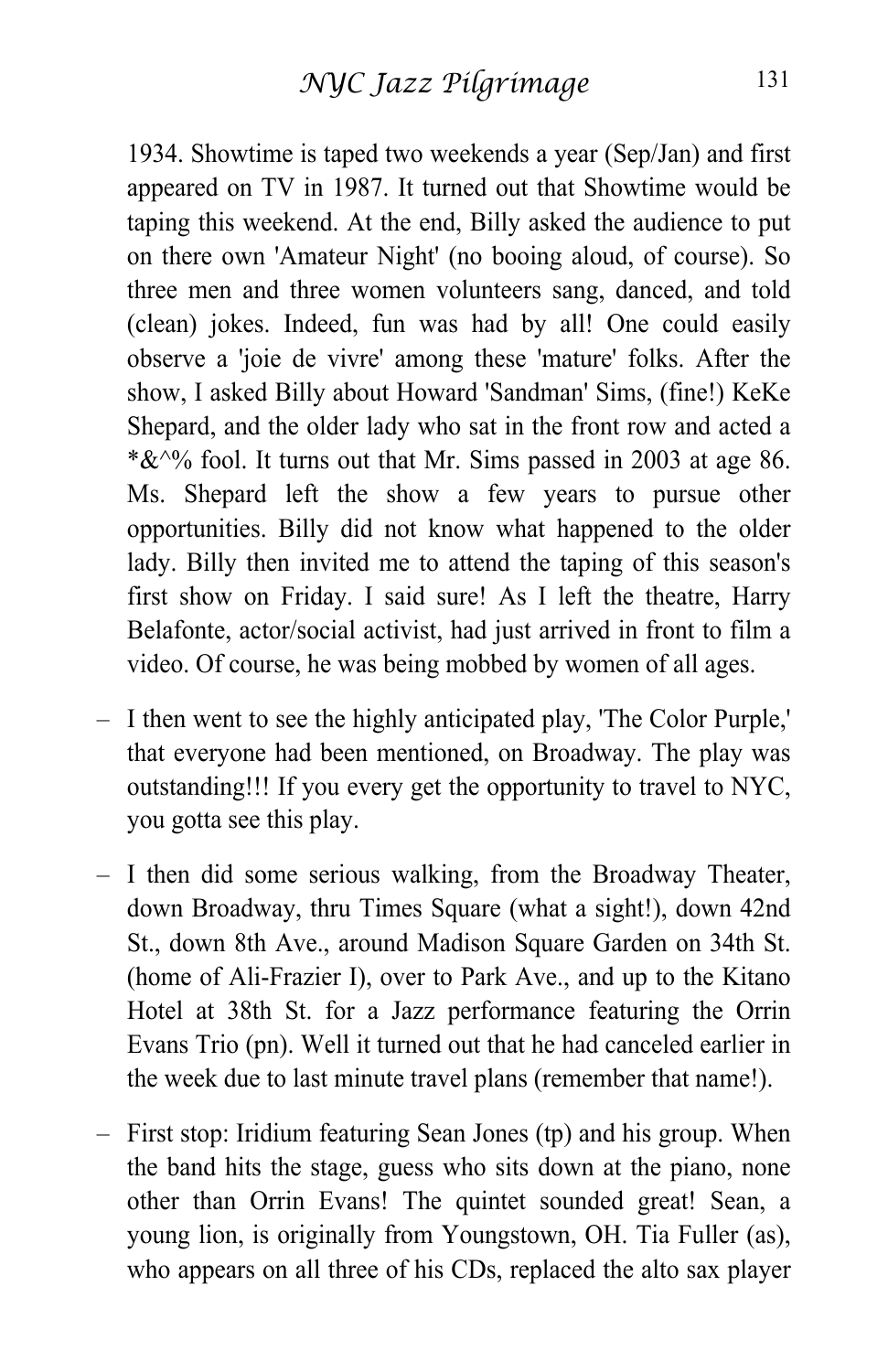## 132 HEY, I'VE GOT NEWS FOR YOU!

on a few tunes. Had dinner there, food was very good!

– Second stop: Minton's Playhouse featuring a jam session by a group led by Dave Gibson (dr), Robert Lanham (brother of Joey Defrancesco's drummer Byron) (as), and Waldron Ricks (from Detroit) (tp). Bertha Hope, widow of famous Jazz pianist Elmo Hope, sat in on a few tunes. Again, a few walk-ins had a lot to say!!! Quite a jam session! I also had the opportunity to meet Rome Neal, an actor who has written and performed a one-man play titled, 'Monk,' about the life and times of Thelonious Monk. The music was scored by Bill Lee, father of Spike Lee. I purchased the DVD from Rome.

### *Thursday (Day 6)*

- Started the day by visiting Ground Zero, the site of the 9/11 attack in NYC. The first thing that hits you is the huge whole in the ground that once housed six large buildings, including the Twin Towers. Walked around the perimeter and visited the memorial building, which houses videos, photos, audio tapes, memorabilia, clothing, etc. Saw the display with the badges of the 343 firefighters who lost their lives. Whole scene very somber and very moving.
- First stop: Jazz Standard featuring Danilo Perez Trio (pn) with Ben Street (bs) and Antonio Sanchez (dr). Group played a few originals and a few standards. Danilo formally recognized Jazz great Andrew Hill (pn) in the audience. Very nice set! Had dinner there, food was very good!
- Second stop: Jazz Gallery featuring a Kenny Kirkland Tribute led by Jeff 'Tain' Watts (dr). Kenny Kirkland (pn) died in 1998. Both Kenny and Jeff, along with Branford Marsalis, were part of Wynton's original quintet before the brothers split up. For the tribute, Jeff added Marcus Strickland (ts, ss) to his young trio. Very nice set!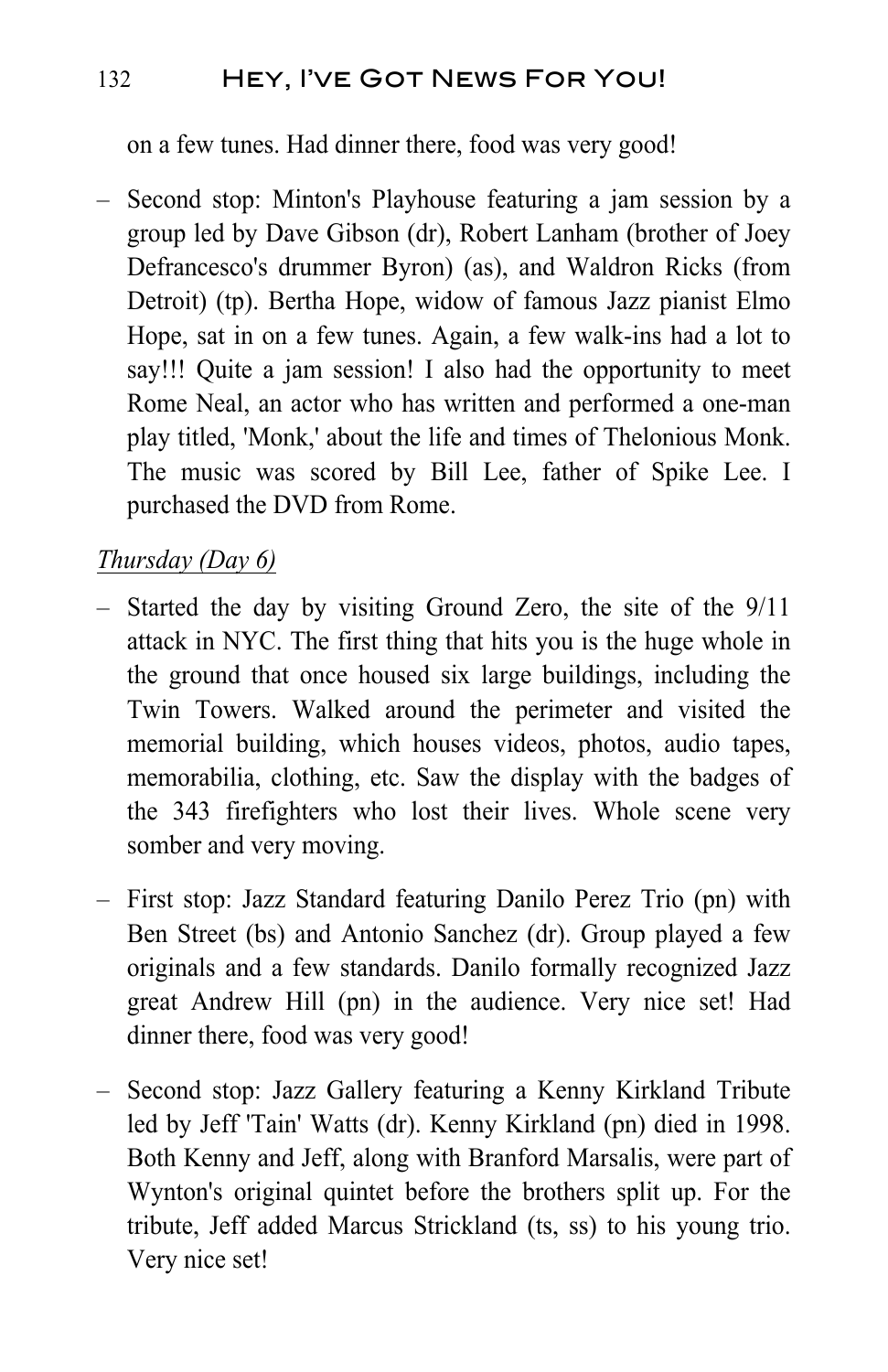– Third stop: Sweet Rhythm featuring jam session led by Duane Eubanks (tp) and his trio. A few walk-ins again had a lot to say!!! In the club, I thought I recognized Norman Connors, drummer and famous R&B producer from the 1970s (e.g., Phyllis Hyman, Jean Carne, Michael Henderson, Starship Orchestra, etc.). It was him, so I introduced myself. He's in the process if relocating from L.A. to NYC to continue record producing. I guess it's a small world!

#### *Friday (Day 7)*

- I had front (3rd row) and center seats for the taping of the first show of the season. The host this year is someone named Whoopi Goldberg!!! The featured guest for the first show was a rapper named Jibbs who now has a tune out called 'Chain Hung Low.' As he was performing, I didn't have clue what he was saying. He did, however, remind me of LL Cool J performing 'I'm Bad' back in 1985. At least I could understand LL. The show was pretty entertaining. So look out for a Brother when the season begins.
- Had an early dinner at the famous Sylvia's Soul Food restaurant a few blocks away. As the story goes, back during NYC Mayor Ed Koch's tenure in the 1970s and 80s, word got out that on Sunday evenings, he and his security detail would leave Gracie Mansion, head up to Harlem, spend a few hours, then return to the mayor's residence. The press and public thought that perhaps the Mayor was having an affair with a woman in Harlem. It turns out that Hizzoner was treating himself, his security detail, and specially invited friends to good ole' soul food at Sylvia's. When word got out, it put Sylvia's on the map, so to speak. For the record, I had BBQ beef ribs (her BBQ sauce is sold in stores), sweet potatoes, potato salad, greens, and corn bread – needless to say, I threw down!!! On the way out, I met Ms. Sylvia and told how great her food was.